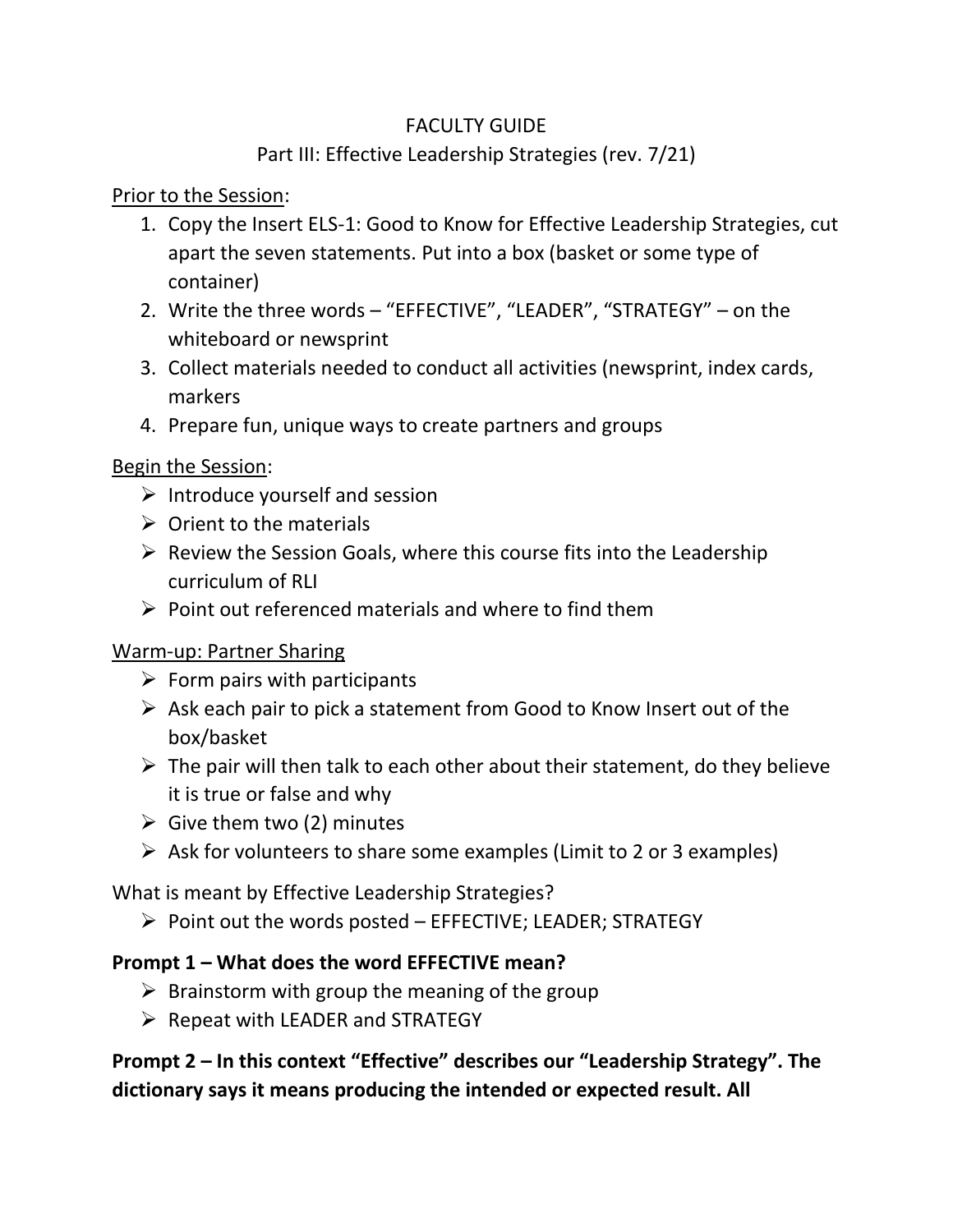**Rotarians are all LEADERS. A key attribute for the purpose of Rotary is "influence". The dictionary says that STRATEGY is a 'plan for obtaining a specific goal or result". We explored Strategic Planning in Part II.** 

Case Study - Insert ELS-2 Scenario 1 – Big Project/Small Club and Scenario 2 – Shrinking Club/Low Morale

- $\triangleright$  Divide participants into two (2) groups.
- $\triangleright$  Assign each group one of the scenarios

**Prompt 3 – Take a look at your assigned scenario. Within your group discuss the situation. You are seeking approval of this project by your Rotary club.** 

**Group 1 Big Project/Small Group - Develop your strategy. Where do you start? How can you build a coalition for the project? Summarize your findings on an index card and be prepared to present them to the larger group in 10 minutes.**

**Group 2 Shrinking Club/Low Morale – What are the club's real problems? How can leadership solve them? What leadership strategies would work? Summarize your findings on an index card and be prepared to present them to the larger group in 10 minutes.**

*NOTE: If the total number of participants is too small to form two groups, consider choosing one of the case studies and have all participants work together as a group*

Discussion - Big Project/Small Group – fill in as needed if not mentioned during the discussion:

- $\triangleright$  Where do you start?
	- Importance of pre-planning
	- Announcing plan at club meeting to get buy-in
	- Seeking out an influential club member
	- Seeking out others who have done similar projects in the past
	- Talking to club board
	- Talking to key club leaders
	- Presenting to club committee
- $\triangleright$  How do you build a coalition (alliance for combined action)?
	- Who might the key players/influencers be?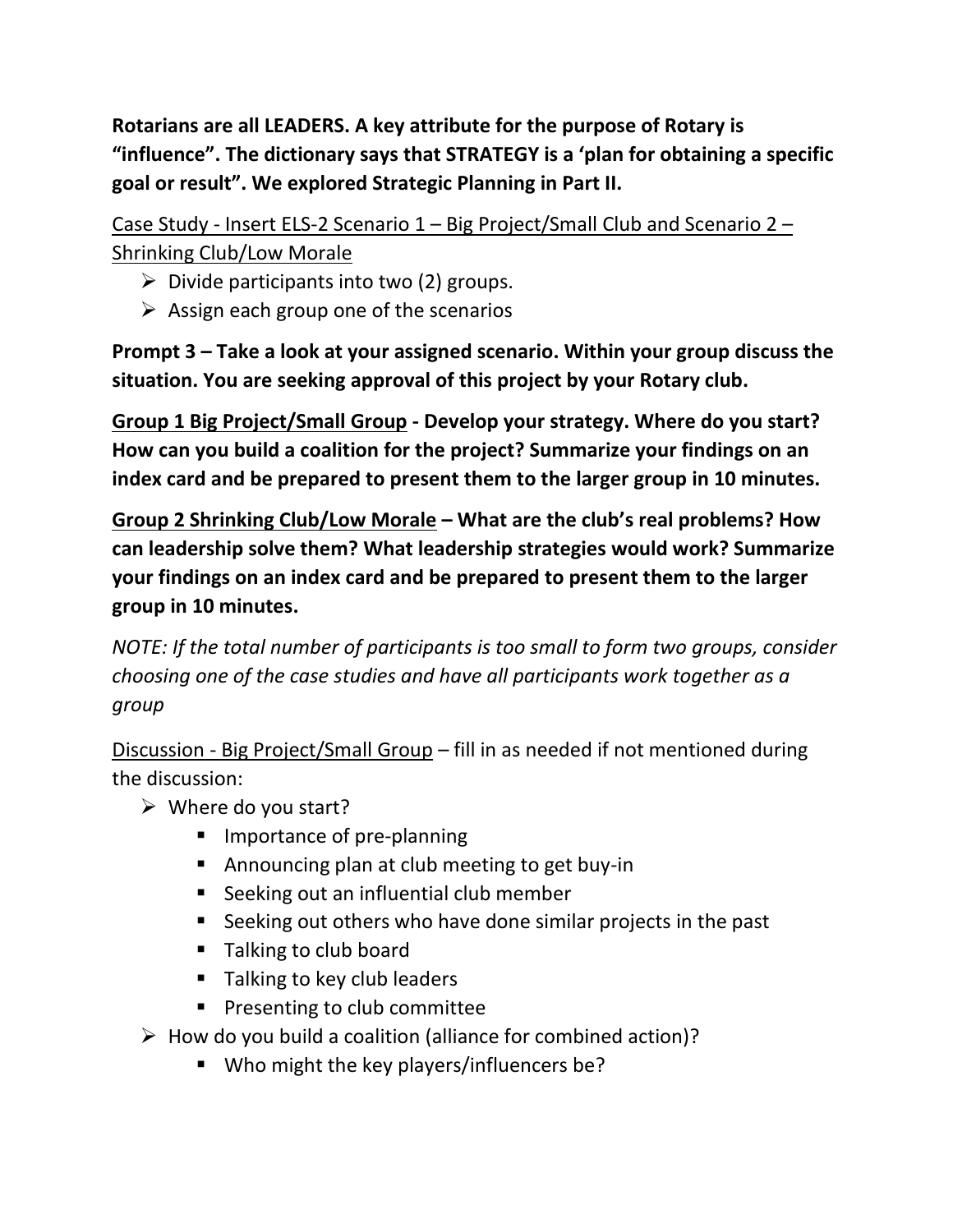*NOTE: Rotary refers to these as "partners" but that's really confusing since Rotary uses the term partner for specific roles (Approved Partners – Matching Grants/Polio Plus Partners/ Spouses or Significant Others)*

## **Prompt 4 – (to whole group) Is this project "too big" for certain clubs? Who makes the decision that the project is too big?**

## **Prompt 5 - What about some people makes them influential?**

Discussion might include:

- $\triangleright$  Charisma that compelling attractiveness or charm that can inspire devotion in others
- ➢ Titles Boss, Club President, Volunteer, how do they fit into influence
- ➢ Hierarchy
- ➢ Peers and Power
- $\triangleright$  Doing the hard work
- $\triangleright$  Plan to have power and influence

# **Prompt 6 – What Leadership Characteristics Impede the Success of a Project?**

Discussion might include:

- $\triangleright$  Seeming elitist
- $\triangleright$  Bullying
- $\triangleright$  Pressing ahead without support
- ➢ Failure to consult
- $\triangleright$  Lack of respect for the project
- $\triangleright$  Ignoring details of proposal

**Prompt 7 – We'll now switch to the second case study. Let's hear your thoughts.** Discussion – Shrinking Club/Low Morale

- $\triangleright$  What are the real problems?
- $\triangleright$  How does leadership solve them?"
- ➢ What strategies work?

## **Prompt 8 – (to whole group) When is it time to give up?**

## Debrief

- ➢ Summarize and stress the necessity of **building coalitions** to get things done
- ➢ A key factor is **thorough analysis, listening and planning**
- ➢ Effective Leadership involves **choosing the right tool** for the job